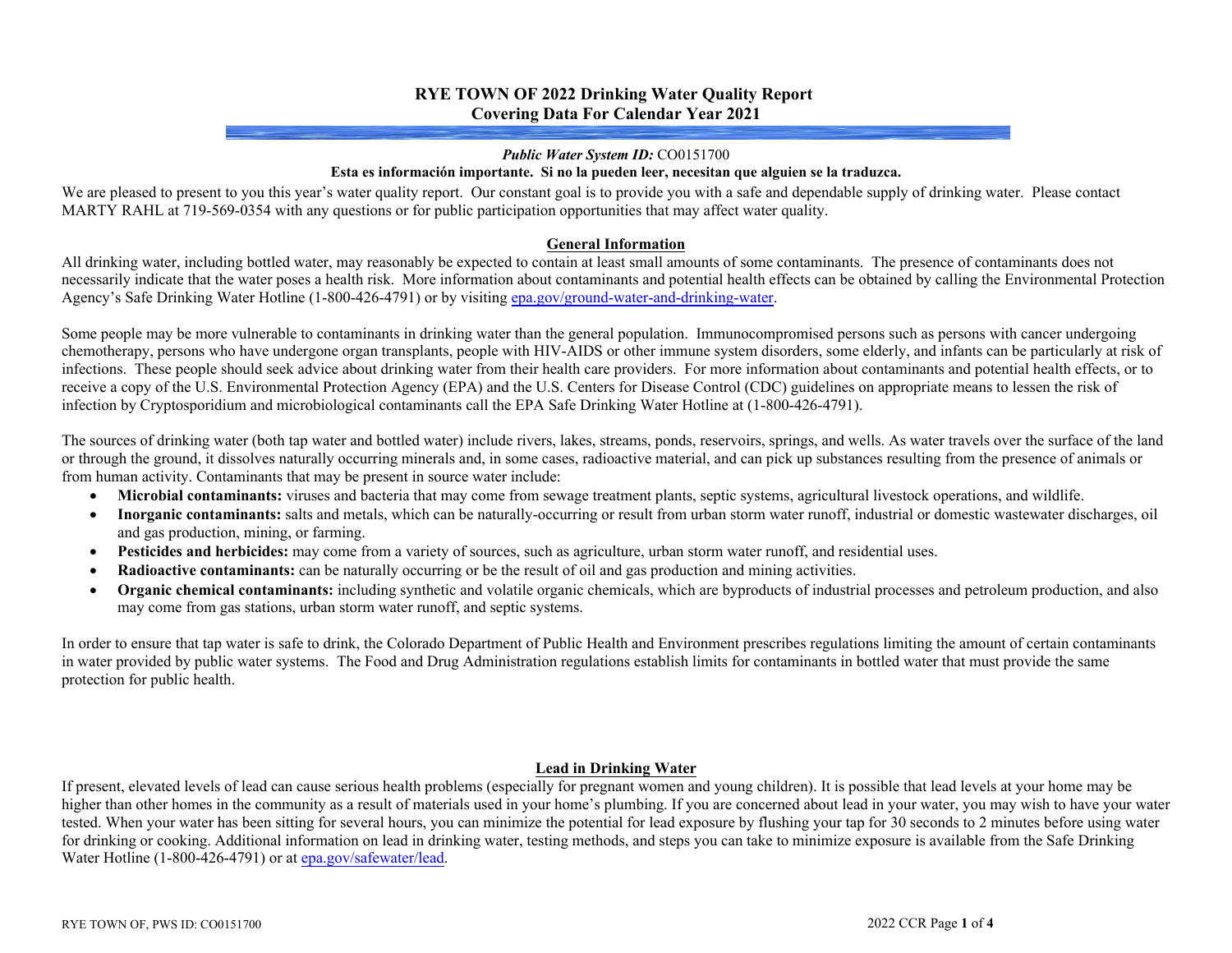### **Source Water Assessment and Protection (SWAP)**

The Colorado Department of Public Health and Environment may have provided us with a Source Water Assessment Report for our water supply. For general information or to obtain a copy of the report please visit wordcompliance.com/ccr. The report is located under "Guidance: Source Water Assessment Reports". Search the table using 151700, RYE TOWN OF, or by contacting MARTY RAHL at 719-569-0354. The Source Water Assessment Report provides a screening-level evaluation of potential contamination that *could* occur. It *does not* mean that the contamination *has or will* occur. We can use this information to evaluate the need to improve our current water treatment capabilities and prepare for future contamination threats. This can help us ensure that quality finished water is delivered to your homes. In addition, the source water assessment results provide a starting point for developing a source water protection plan. Potential sources of contamination in our source water area are listed on the next page.

Please contact us to learn more about what you can do to help protect your drinking water sources, any questions about the Drinking Water Quality Report, to learn more about our system, or to attend scheduled public meetings. We want you, our valued customers, to be informed about the services we provide and the quality water we deliver to you every day.

## **Our Water Sources**

| <b>Sources (Water Type - Source Type)</b>     | <b>Potential Source(s) of Contamination</b>                                                               |
|-----------------------------------------------|-----------------------------------------------------------------------------------------------------------|
| <b>GREENHORN CREEK</b> (Surface Water-Intake) | Row Crops, Pasture / Hay, Deciduous Forest, Evergreen Forest, Mixed Forest, Septic<br>Systems, Road Miles |

# **Terms and Abbreviations**

- **Maximum Contaminant Level (MCL)** − The highest level of a contaminant allowed in drinking water.
- **Treatment Technique (TT)** − A required process intended to reduce the level of a contaminant in drinking water.
- **Health-Based** − A violation of either a MCL or TT.
- **Non-Health-Based** − A violation that is not a MCL or TT.
- **•** Action Level (AL) − The concentration of a contaminant which, if exceeded, triggers treatment and other regulatory requirements.
- **Maximum Residual Disinfectant Level (MRDL)** The highest level of a disinfectant allowed in drinking water. There is convincing evidence that addition of a disinfectant is necessary for control of microbial contaminants.
- Maximum Contaminant Level Goal (MCLG) The level of a contaminant in drinking water below which there is no known or expected risk to health. MCLGs allow for a margin of safety.
- **Maximum Residual Disinfectant Level Goal (MRDLG)** The level of a drinking water disinfectant, below which there is no known or expected risk to health. MRDLGs do not reflect the benefits of the use of disinfectants to control microbial contaminants.
- **Violation (No Abbreviation)** − Failure to meet a Colorado Primary Drinking Water Regulation.
- **Formal Enforcement Action (No Abbreviation)** − Escalated action taken by the State (due to the risk to public health, or number or severity of violations) to bring a non-compliant water system back into compliance.
- **Variance and Exemptions (V/E)** − Department permission not to meet a MCL or treatment technique under certain conditions.
- **Gross Alpha (No Abbreviation)** − Gross alpha particle activity compliance value. It includes radium-226, but excludes radon 222, and uranium.
- **Picocuries per liter (pCi/L)** − Measure of the radioactivity in water.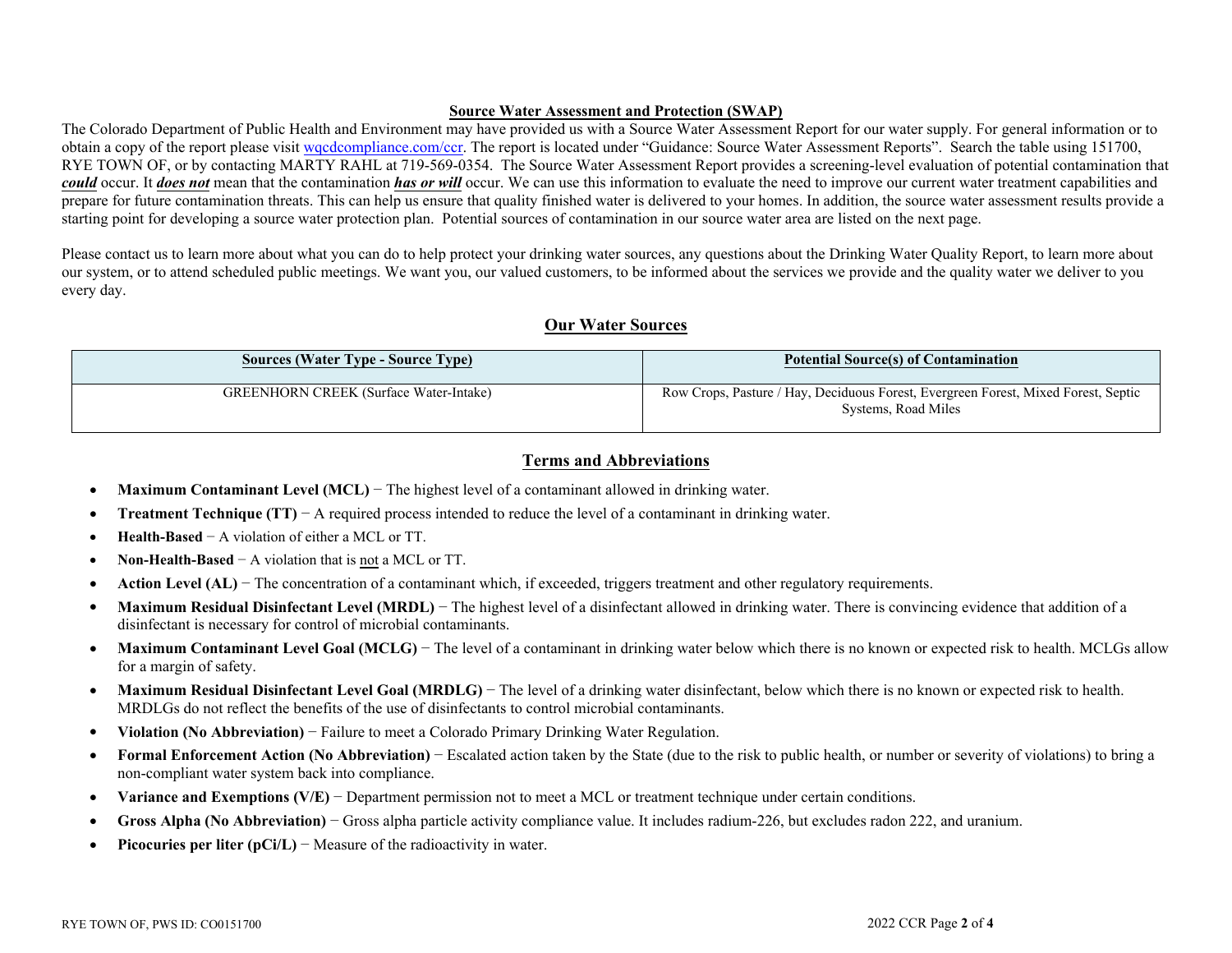- **Nephelometric Turbidity Unit (NTU)** − Measure of the clarity or cloudiness of water. Turbidity in excess of 5 NTU is just noticeable to the typical person.
- **Compliance Value (No Abbreviation)** Single or calculated value used to determine if regulatory contaminant level (e.g. MCL) is met. Examples of calculated values are the 90th Percentile, Running Annual Average (RAA) and Locational Running Annual Average (LRAA).
- **Average (x-bar)** − Typical value.
- **• Range (R)** − Lowest value to the highest value.
- **Sample Size (n)** − Number or count of values (i.e. number of water samples collected).
- **Parts per million = Milligrams per liter (ppm = mg/L)** One part per million corresponds to one minute in two years or a single penny in \$10,000.
- **Parts per billion = Micrograms per liter (ppb = ug/L)** One part per billion corresponds to one minute in 2,000 years, or a single penny in \$10,000,000.
- **Not Applicable (N/A)** Does not apply or not available.
- **Level 1 Assessment** A study of the water system to identify potential problems and determine (if possible) why total coliform bacteria have been found in our water system.
- **Level 2 Assessment** A very detailed study of the water system to identify potential problems and determine (if possible) why an E. coli MCL violation has occurred and/or why total coliform bacteria have been found in our water system on multiple occasions.

# **Detected Contaminants**

RYE TOWN OF routinely monitors for contaminants in your drinking water according to Federal and State laws. The following table(s) show all detections found in the period of January 1 to December 31, 2021 unless otherwise noted. The State of Colorado requires us to monitor for certain contaminants less than once per year because the concentrations of these contaminants are not expected to vary significantly from year to year, or the system is not considered vulnerable to this type of contamination. Therefore, some of our data, though representative, may be more than one year old. Violations and Formal Enforcement Actions, if any, are reported in the next section of this report.

Note: Only detected contaminants sampled within the last 5 years appear in this report. If no tables appear in this section then no contaminants were detected in the last round of monitoring.

| Disinfectants Sampled in the Distribution System<br><b>TT Requirement:</b> At least 95% of samples per period (month or quarter) must be at least 0.2 ppm OR<br>If sample size is less than 40 no more than 1 sample is below $0.2$ ppm<br><b>Typical Sources:</b> Water additive used to control microbes |                    |                                                                     |                                      |                    |                               |             |  |  |
|------------------------------------------------------------------------------------------------------------------------------------------------------------------------------------------------------------------------------------------------------------------------------------------------------------|--------------------|---------------------------------------------------------------------|--------------------------------------|--------------------|-------------------------------|-------------|--|--|
| <b>Disinfectant</b><br><b>Name</b>                                                                                                                                                                                                                                                                         | <b>Time Period</b> | <b>Results</b>                                                      | <b>Number of Samples Below Level</b> | <b>Sample Size</b> | <b>TT</b><br><b>Violation</b> | <b>MRDL</b> |  |  |
| Chlorine                                                                                                                                                                                                                                                                                                   | December, 2021     | Lowest period percentage of samples meeting<br>TT requirement: 100% |                                      |                    | N <sub>0</sub>                | $4.0$ ppm   |  |  |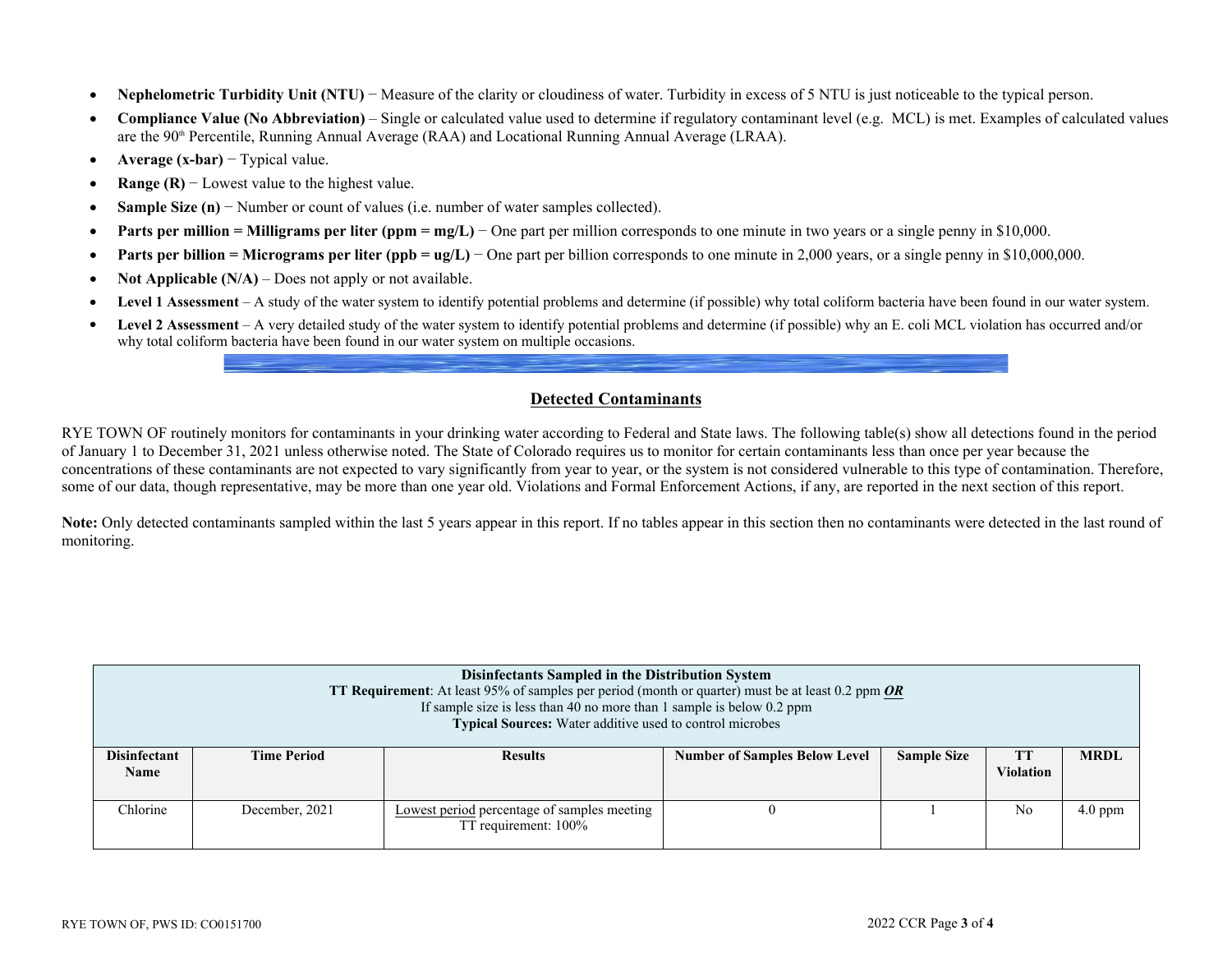|                         | Lead and Copper Sampled in the Distribution System |                             |                       |                           |                                      |                                           |                                                 |                                                                            |  |
|-------------------------|----------------------------------------------------|-----------------------------|-----------------------|---------------------------|--------------------------------------|-------------------------------------------|-------------------------------------------------|----------------------------------------------------------------------------|--|
| <b>Contaminant Name</b> | <b>Time Period</b>                                 | 90 <sup>th</sup> Percentile | Sample<br><b>Size</b> | Unit of<br><b>Measure</b> | 90 <sup>th</sup><br>Percentile<br>AL | Sample<br><b>Sites</b><br><b>Above AL</b> | 90 <sup>th</sup> Percentile<br>AL<br>Exceedance | <b>Typical Sources</b>                                                     |  |
| Copper                  | $02/16/2021$ to<br>05/08/2021                      | 0.25                        | 20                    | ppm                       | 1.3                                  | $\mathbf{0}$                              | No                                              | Corrosion of household<br>plumbing systems; Erosion of<br>natural deposits |  |
| Lead                    | $10/27/2021$ to<br>10/31/2021                      |                             | 20                    | ppb                       | 15                                   | $\mathbf{0}$                              | No                                              | Corrosion of household<br>plumbing systems; Erosion of<br>natural deposits |  |
| Copper                  | $10/27/2021$ to<br>10/31/2021                      | 0.01                        | 20                    | ppm                       | 1.3                                  | $\overline{0}$                            | N <sub>0</sub>                                  | Corrosion of household<br>plumbing systems; Erosion of<br>natural deposits |  |
| Lead                    | $02/16/2021$ to<br>05/08/2021                      | 2                           | 20                    | ppb                       | 15                                   | $\mathbf{0}$                              | No                                              | Corrosion of household<br>plumbing systems; Erosion of<br>natural deposits |  |

| Disinfection Byproducts Sampled in the Distribution System |      |         |                       |                              |                                  |            |             |                      |                                             |
|------------------------------------------------------------|------|---------|-----------------------|------------------------------|----------------------------------|------------|-------------|----------------------|---------------------------------------------|
| <b>Name</b>                                                | Year | Average | Range<br>$Low - High$ | <b>Sample</b><br><b>Size</b> | <b>Unit of</b><br><b>Measure</b> | <b>MCL</b> | <b>MCLG</b> | <b>MCL Violation</b> | <b>Typical Sources</b>                      |
| Total Haloacetic Acids<br>(HAA5)                           | 2021 | 142.16  | 15.2 to 383.5         |                              | ppb                              | 60         | N/A         | Yes                  | Byproduct of drinking water<br>disinfection |
| <b>Total Trihalomethanes</b><br>(TTHM)                     | 2021 | 108.46  | 13.7 to 217.9         |                              | ppb                              | 80         | N/A         | Yes                  | Byproduct of drinking water<br>disinfection |

# **Summary of Turbidity Sampled at the Entry Point to the Distribution System**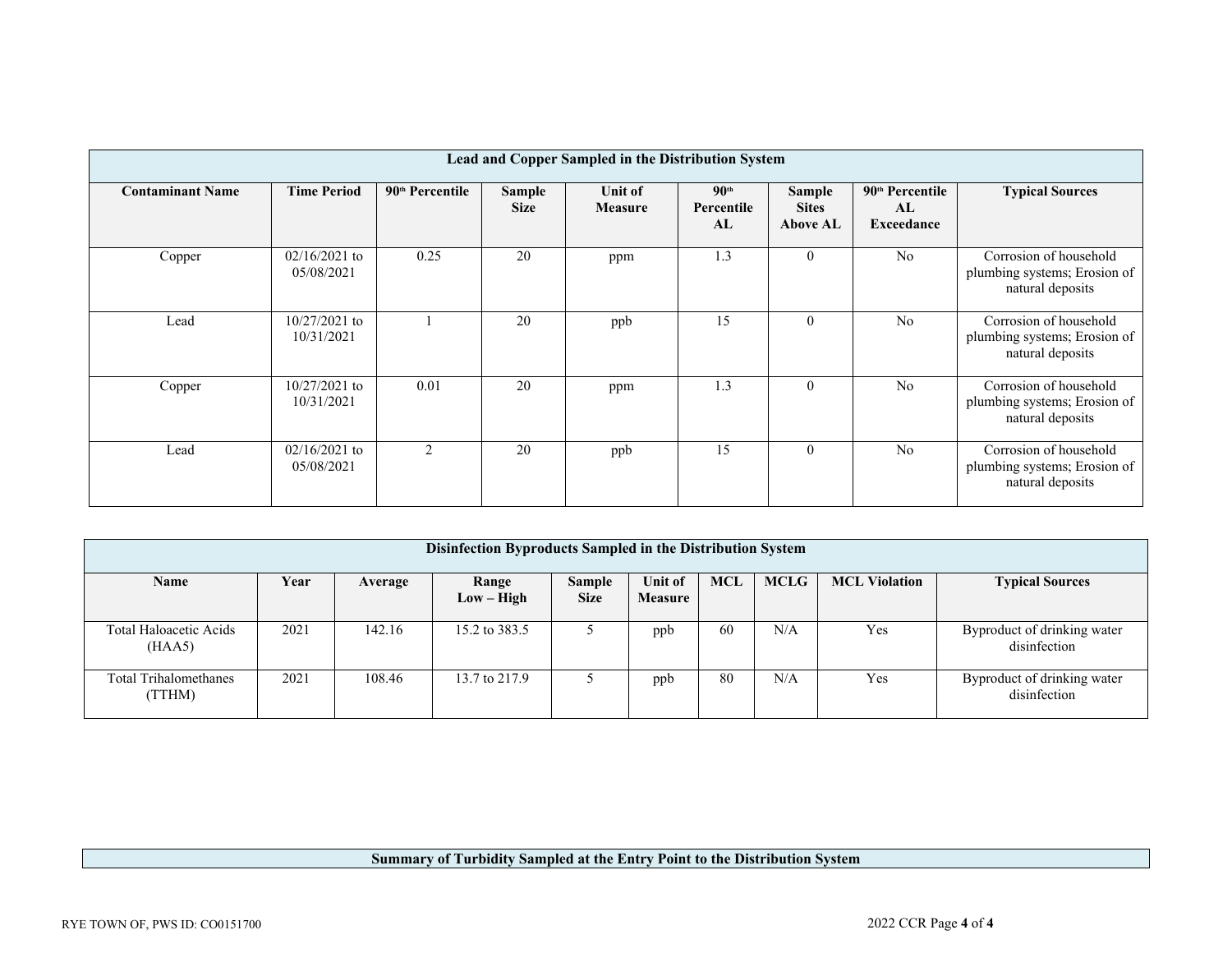| <b>Contaminant Name</b> | <b>Sample Date</b> | <b>Level Found</b>                                                                      | <b>TT Requirement</b>                                              | <b>Violation</b> | <b>Typical</b><br><b>Sources</b> |
|-------------------------|--------------------|-----------------------------------------------------------------------------------------|--------------------------------------------------------------------|------------------|----------------------------------|
| Turbidity               | Date/Month:<br>Apr | Highest single measurement:<br>0.32 NTU                                                 | Maximum 0.5 NTU for any single<br>measurement                      | No               | Soil Runoff                      |
| Turbidity               | Month:<br>Apr      | Lowest monthly percentage of samples meeting TT<br>requirement for our technology: 99 % | In any month, at least 95% of samples<br>must be less than 0.1 NTU | N <sub>0</sub>   | Soil Runoff                      |

| Inorganic Contaminants Sampled at the Entry Point to the Distribution System |      |         |                       |                              |                           |     |             |                                |                                                                                               |
|------------------------------------------------------------------------------|------|---------|-----------------------|------------------------------|---------------------------|-----|-------------|--------------------------------|-----------------------------------------------------------------------------------------------|
| <b>Contaminant Name</b>                                                      | Year | Average | Range<br>$Low - High$ | <b>Sample</b><br><b>Size</b> | Unit of<br><b>Measure</b> | MCL | <b>MCLG</b> | <b>MCL</b><br><b>Violation</b> | <b>Typical Sources</b>                                                                        |
| Barium                                                                       | 2021 | 0.1     | $0.1 \text{ to } 0.1$ |                              | ppm                       | ∼   |             | N <sub>o</sub>                 | Discharge of drilling wastes; discharge from<br>metal refineries; erosion of natural deposits |

| <b>Secondary Contaminants**</b><br>** Secondary standards are non-enforceable guidelines for contaminants that may cause cosmetic effects (such as skin, or tooth discoloration) or aesthetic effects (such as taste, odor, or<br>color) in drinking water. |      |         |                       |                    |                        |                           |  |  |
|-------------------------------------------------------------------------------------------------------------------------------------------------------------------------------------------------------------------------------------------------------------|------|---------|-----------------------|--------------------|------------------------|---------------------------|--|--|
| <b>Contaminant Name</b>                                                                                                                                                                                                                                     | Year | Average | Range<br>$Low - High$ | <b>Sample Size</b> | <b>Unit of Measure</b> | <b>Secondary Standard</b> |  |  |
| Sodium                                                                                                                                                                                                                                                      | 2021 | 8.07    | 8.07 to 8.07          |                    | ppm                    | N/A                       |  |  |

RYE TOWN OF, PWS ID: CO0151700 2022 CCR Page **5** of **4**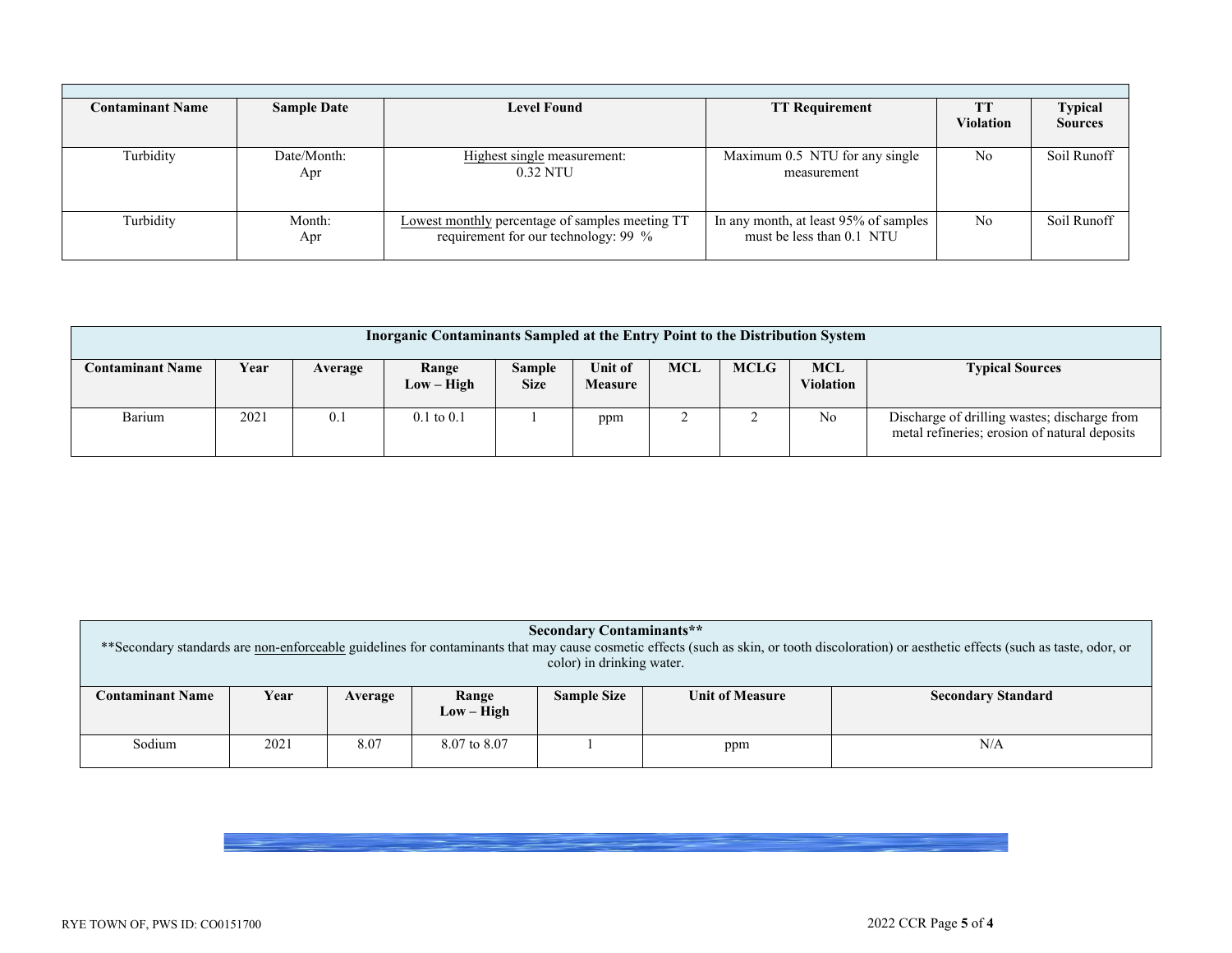# **Violations, Significant Deficiencies, and Formal Enforcement Actions**

#### **Health-Based Violations**

**Maximum contaminant level (MCL) violations:** Test results for this contaminant show that the level was too high for the time period shown. Please read the information shown below about potential health effects for vulnerable populations. This is likely the same violation that we told you about in a past notice. We are evaluating, or we already completed an evaluation, to find the best way to reduce or remove the contaminant. If the solution will take an extended period of time, we will keep you updated with quarterly notices.

**Treatment technique (TT) violations:** We failed to complete an action that could affect water quality. Please read the information shown below about potential health effects for vulnerable populations. This is likely the same violation that we told you about in a past notice. We were required to meet a minimum operation/treatment standard, we were required to make upgrades to our system, or we were required to evaluate our system for potential sanitary defects, and we failed to do so in the time period shown below. If the solution will take an extended period of time, we will keep you updated with quarterly notices.

| <b>Name</b>                                   | <b>Description</b>                                                                   | <b>Time Period</b>        | <b>Health Effects</b>                                                                                                                                                                                                                       | Compliance<br>Value | <b>TT</b> Level or<br><b>MCL</b> |
|-----------------------------------------------|--------------------------------------------------------------------------------------|---------------------------|---------------------------------------------------------------------------------------------------------------------------------------------------------------------------------------------------------------------------------------------|---------------------|----------------------------------|
| TOTAL TRIHALOMETHANES<br>(TTHM)               | <b>EXCEEDED THE MAXIMUM</b><br><b>CONTAMINANT LEVEL</b>                              | $07/01/2021 - 09/30/2021$ | Some people who drink water containing<br>trihalomethanes in excess of the MCL over<br>many years may experience problems with<br>their liver, kidneys, or central nervous<br>systems, and may have an increased risk of<br>getting cancer. | 95.3 UG/L           | 80 UG/L                          |
| TOTAL TRIHALOMETHANES<br>(TTHM)               | <b>EXCEEDED THE MAXIMUM</b><br><b>CONTAMINANT LEVEL</b>                              | 10/01/2021 - 12/31/2021   | Some people who drink water containing<br>trihalomethanes in excess of the MCL over<br>many years may experience problems with<br>their liver, kidneys, or central nervous<br>systems, and may have an increased risk of<br>getting cancer. | 94.7 UG/L           | 80 UG/L                          |
| TOTAL HALOACETIC ACIDS<br>(HAA5)              | EXCEEDED THE MAXIMUM<br><b>CONTAMINANT LEVEL</b>                                     | 07/01/2021 - 09/30/2021   | Some people who drink water containing<br>haloacetic acids in excess of the MCL over<br>many years may have an increased risk of<br>getting cancer.                                                                                         | 115.68<br>UG/L      | $60$ UG/L                        |
| TOTAL HALOACETIC ACIDS<br>(HAA5)              | <b>EXCEEDED THE MAXIMUM</b><br><b>CONTAMINANT LEVEL</b>                              | 10/01/2021 - 12/31/2021   | Some people who drink water containing<br>haloacetic acids in excess of the MCL over<br>many years may have an increased risk of<br>getting cancer.                                                                                         | 113 UG/L            | $60$ UG/L                        |
| TOTAL HALOACETIC ACIDS<br>(HAA5)              | <b>EXCEEDED THE MAXIMUM</b><br><b>CONTAMINANT LEVEL</b>                              | $04/01/2021 - 06/30/2021$ | Some people who drink water containing<br>haloacetic acids in excess of the MCL over<br>many years may have an increased risk of<br>getting cancer.                                                                                         | 88.65 UG/L          | $60$ UG/L                        |
| <b>STATE HEALTH DEPT</b><br><b>INSPECTION</b> | <b>FAILURE TO CORRECT A</b><br>SIGNIFICANT DEFICIENCY<br><b>FOR VIOLATION - F310</b> | 12/30/2017 - 03/11/2021   | May pose a risk to public health.                                                                                                                                                                                                           | N/A                 | N/A                              |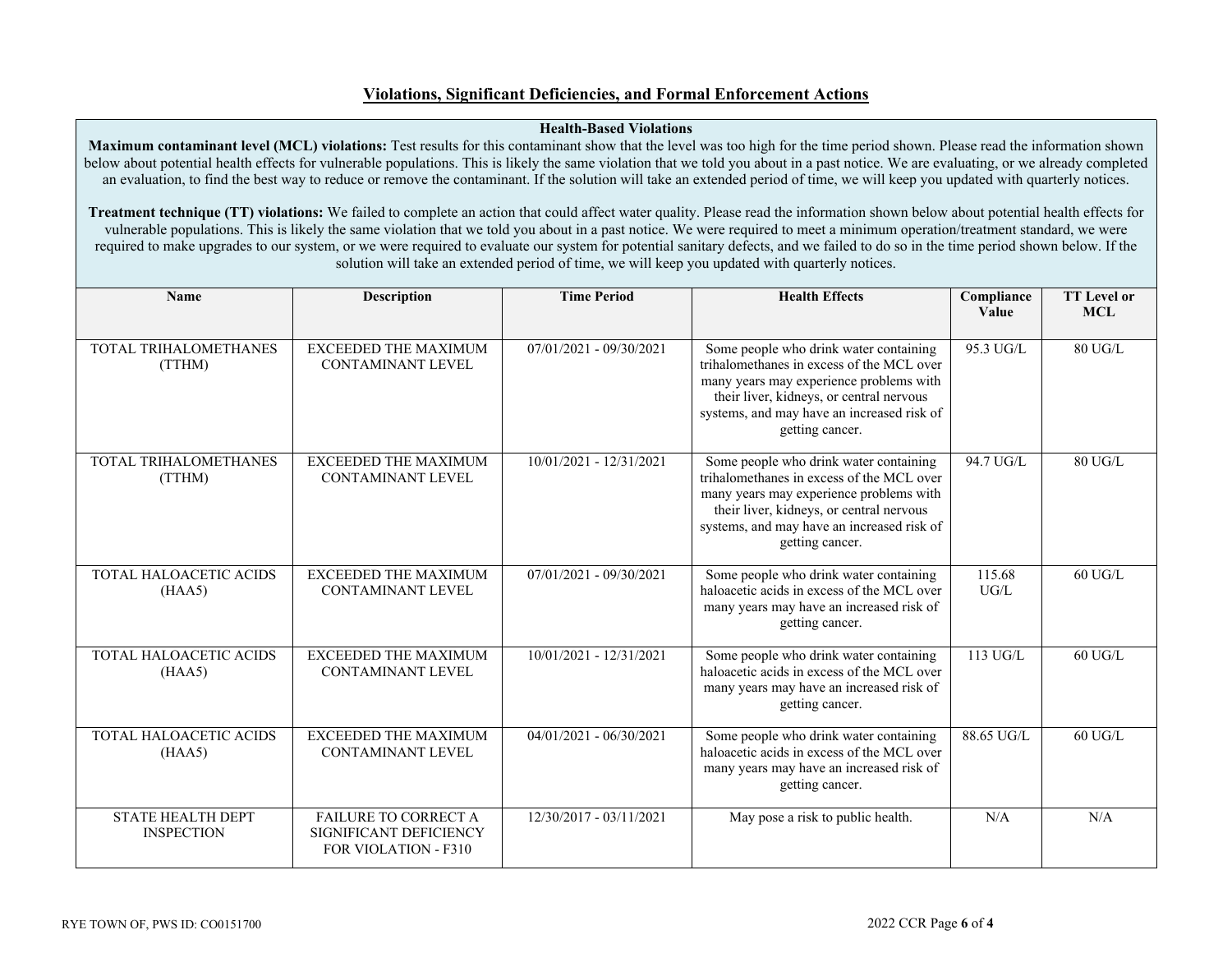| <b>LEAD &amp; COPPER RULE</b>                                                                                                                                                                                                                                                                                                  | <b>FAILURE TO INSTALL</b><br>TREATMENT FOR LEAD AND<br><b>COPPER</b>                       | $07/02/2021$ - Open |  | N/A | N/A |  |  |  |
|--------------------------------------------------------------------------------------------------------------------------------------------------------------------------------------------------------------------------------------------------------------------------------------------------------------------------------|--------------------------------------------------------------------------------------------|---------------------|--|-----|-----|--|--|--|
| <b>Additional Violation Information</b>                                                                                                                                                                                                                                                                                        |                                                                                            |                     |  |     |     |  |  |  |
| Please share this information with all the other people who drink this water, especially those who may not have received this notice directly (for example, people in apartments, nursing<br>homes, schools, and businesses). You can do this by posting this notice in a public place or distributing copies by hand or mail. |                                                                                            |                     |  |     |     |  |  |  |
|                                                                                                                                                                                                                                                                                                                                | Describe the steps taken to resolve the violation(s), and the anticipated resolution date: |                     |  |     |     |  |  |  |
| The Town of Rye exceeded the maximum contaminant level for both TOTAL HALOACETIC ACIDS and TOTAL TRIHALOMETHANES. The Town of Rye has implemented a flushing<br>program to reduce the detention time of the water in the system. We anticipate resolving this by May 31, 2022.                                                 |                                                                                            |                     |  |     |     |  |  |  |
| The Town of Rye corrected a significant deficiency for violation for a finished water storage tank.                                                                                                                                                                                                                            |                                                                                            |                     |  |     |     |  |  |  |
| The Town of Rye has installed treatment for lead and copper.                                                                                                                                                                                                                                                                   |                                                                                            |                     |  |     |     |  |  |  |

| <b>Non-Health-Based Violations</b> |
|------------------------------------|
|------------------------------------|

These violations do not usually mean that there was a problem with the water quality. If there had been, we would have notified you immediately. We missed collecting a sample (water quality is unknown), we reported the sample result after the due date, or we did not complete a report/notice by the required date.

| Name                                    | <b>Description</b>                                                                                                                                                                     | <b>Time Period</b>        |  |  |  |  |
|-----------------------------------------|----------------------------------------------------------------------------------------------------------------------------------------------------------------------------------------|---------------------------|--|--|--|--|
|                                         |                                                                                                                                                                                        |                           |  |  |  |  |
| PUBLIC NOTICE                           | <b>FAILURE TO NOTIFY THE PUBLIC/CONSUMERS</b>                                                                                                                                          | 11/27/2020 - 06/03/2021   |  |  |  |  |
|                                         |                                                                                                                                                                                        |                           |  |  |  |  |
| <b>PUBLIC NOTICE</b>                    | <b>FAILURE TO NOTIFY THE PUBLIC/CONSUMERS</b>                                                                                                                                          | 11/11/2021 - 01/02/2022   |  |  |  |  |
|                                         |                                                                                                                                                                                        |                           |  |  |  |  |
| <b>PUBLIC NOTICE</b>                    | <b>FAILURE TO NOTIFY THE PUBLIC/CONSUMERS</b>                                                                                                                                          | $02/27/2021 - 06/03/2021$ |  |  |  |  |
|                                         |                                                                                                                                                                                        |                           |  |  |  |  |
| <b>CROSS CONNECTION RULE</b>            | FAILURE TO MEET CROSS CONNECTION CONTROL AND/OR<br>BACKFLOW PREVENTION REQUIREMENTS - M612                                                                                             | 12/03/2020 - 01/13/2021   |  |  |  |  |
|                                         |                                                                                                                                                                                        |                           |  |  |  |  |
| <b>Additional Violation Information</b> |                                                                                                                                                                                        |                           |  |  |  |  |
|                                         | Please share this information with all the other people who drink this water especially those who may not have received this notice directly (for example people in apartments nursing |                           |  |  |  |  |

Please share this information with all the other people who drink this water, especially those who may not have received this notice directly (for example, people in apartments, nursing homes, schools, and businesses). You can do this by posting this notice in a public place or distributing copies by hand or mail.

Describe the steps taken to resolve the violation(s), and the anticipated resolution date: